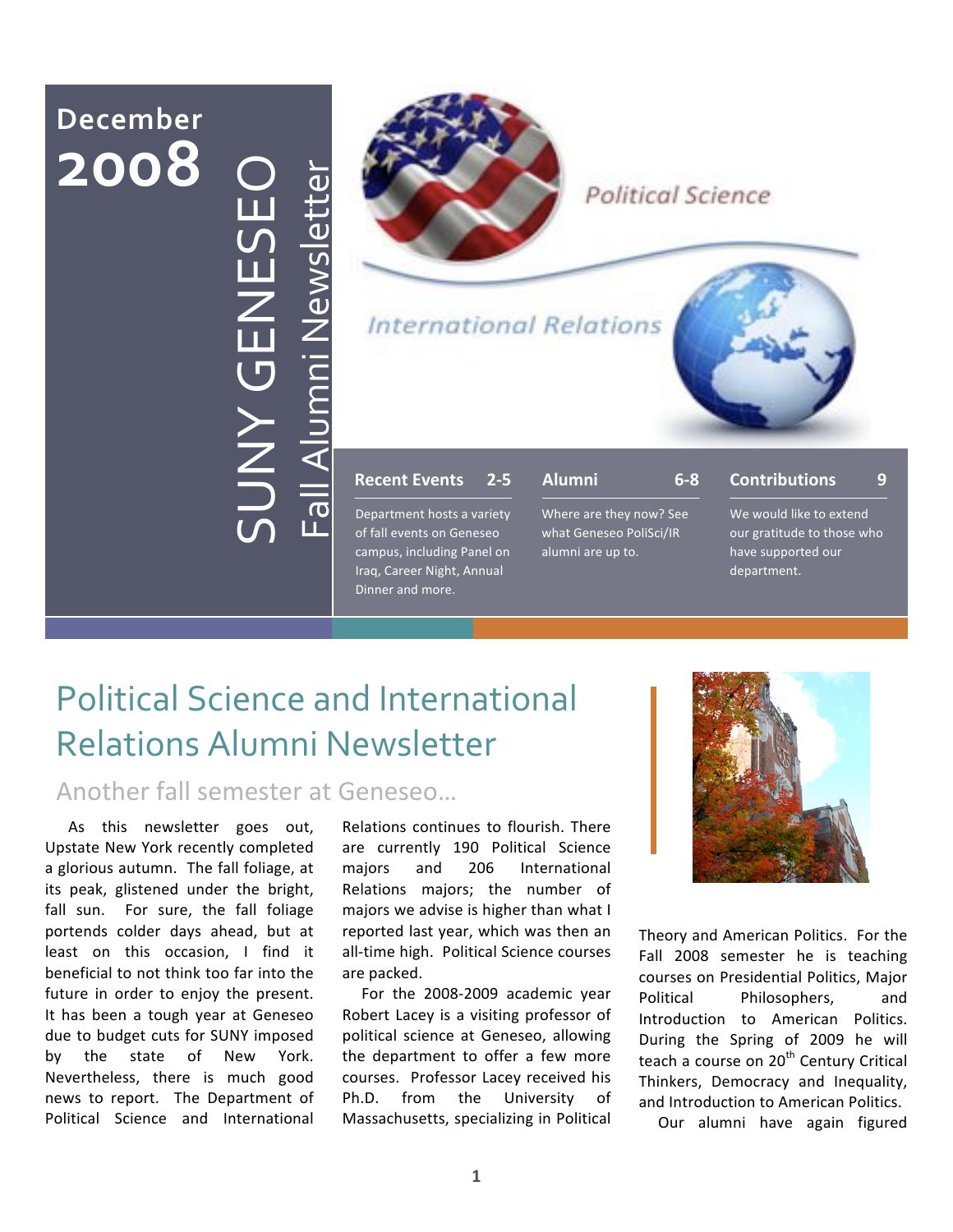

Above: Jeff Fisher, Juan Cole, Edward Drachman, William Gohlman, and Jeremy Grace, participate in campus discussion on Iraq.

## Iraq Mini Conference

Generous alumni gift provides campus discussion ‐ several hundred attend.

Campus panel includes Jeff Fisher and Juan Cole in discussion on the current political situation in Iraq.

prominently in the Political Science and International Relations programs. The department has been able to host a number of lectures on the Geneseo campus, support student research and student participation in a number of co-curricular activities, and we continue to develop programs to enhance interactions between faculty and students. While we have made progress in adding opportunities for such interactions, the growing number of students who major in political science and international relations has made the job more challenging. Interactions between Geneseo alums and current students occur more frequently; in some cases department students have travelled far to meet with alums, while others have come to Geneseo.

#### **Panel on Iraq, Campus Discussion**

On October 15<sup>th</sup> the Department presented a Mini‐Conference on the contemporary situation in Iraq and Iran to the Geneseo community. The conference was made possible by a \$4000.00 gift to the department from **Roger Brown '71**. Participants in the conference included Jeff Fisher, who, as Director for the Center for Transitional and Post‐Conflict Governance at the International Foundation for Electoral Systems, led the effort to plan and manage Iraq's elections, and Professor Juan R. I. Cole, the Richard P. Mitchell Distinguished University Professor of History at the University of Michigan. Professor Cole has written extensively about Egypt, Iran, Iraq, and South Asia. He has given numerous media and press interviews on the War on Terrorism since September 11, 2001, as well as concerning the Iraq War. He has a regular column at Salon.com.

The department hosted a luncheon for the presenters prior to the conference, providing students and faculty an opportunity to interact with participants and each other. The Iraq Mini Conference was grand, attended by several hundred students and covered in the local media. The event was a tremendous success for the entire Geneseo community. We are most thankful to **Mr. Brown** for supporting this event.



Later that day, Juan Cole also gave the Geneseo Roemer Lecture on "Iran, Iraq, and the Shiite Crescent."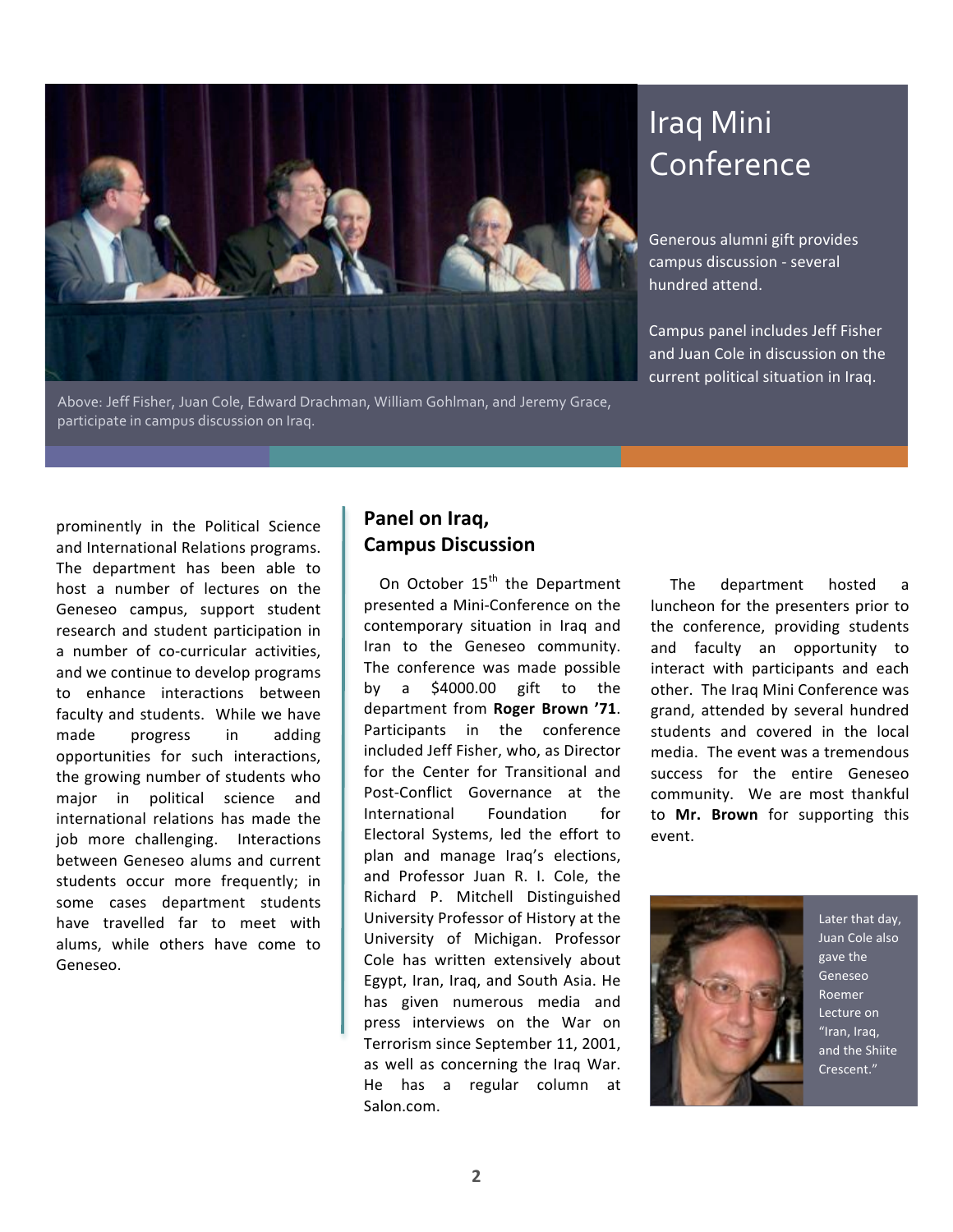### Recent Events

*PoliSci / IR Department hosts a variety of valuable and fun events both on and off campus.*



#### **Legal Careers Night**

 On March 10, 2008 four Political Science alumni returned to Geneseo to participate in a Legal Affairs Career night. Pictured below are **Peter Weishaar '92, Cathy Tobin '96, Erica De Renzo '01,** and **David Case '99**. These Geneseo Political Science graduates are practicing attorneys in the Rochester area.

Approximately 40‐50 Geneseo students who aspire to a career in law attended the session. The students enjoyed hearing about the challenges of law school and the various career paths of the Geneseo alums. Current Geneseo students find it useful and inspiring to learn of the success of Geneseo graduates.

The department appreciates the alums who graciously gave of their time by giving a presentation and meeting informally with students following their presentations. enjoyed the opportunity to have dinner with Peter, Cathy, Erica, and David, and learning more about where their paths have led them.



Pictured: David Case '99, Cathy Tobin '96, Erica DeRenzo '01, Peter Weishaar '92

#### **2008 Senior/Honors Dinner**

The 2008 Senior/Honors Dinner was held on April 23<sup>rd</sup> at the Villa on the Green. A special guest at this year's dinner was James Campbell, President‐Elect of Pi Sigma Alpha, the National Honors society for Political Science majors. Twenty-three Political Science majors were admitted to Pi Sigma Alpha, the honors society for Political Science majors, and four International Relations majors were admitted to Sigma Iota Rho, the national Honors Society for International Relations majors.

**Kseniya Popov '08** and **Ari Renoni '08** received the award for Outstanding Senior(s) in International Relations, **Marie Puccio '08** (currently a Ph.D. student in Political Science at the University of Michigan) received the award for Outstanding Political Science Senior.

**Sean Atwood '07** was recognized for his Outstanding Internship at the United Nations Association of Rochester, and **Katie Freeman '08** received the Rose Alent award for outstanding student who double majored in International Relations and a Foreign Language. **Diana Snyder '08**, currently a student at Boston University Law School, received the Legal Studies Award.

Also, **Fiona Murray '09, Dean McGee '09, Brendan Quinn '08**, and **Michael Case '08** shared the Ed (Dr. J) Janosik Leadership award. Finally, **David Murphy '09** received the Ambassador Apartments award for Outstanding Junior in International Relations.

#### **Other Fall Events**

On September 3<sup>rd</sup> the Department hosted its annual pizza party, an occasion to welcome our students upon their return to Geneseo before the pressure of the semester begins.

On September 24<sup>th</sup> Gerald Rosenberg of the University of Chicago Department of Political Science and School of Law delivered a lecture on "The American Courts and Gay Marriage." Prior to his talk, the department hosted a luncheon for Professor Rosenberg, providing another opportunity for faculty and students to interact.

On October 29<sup>th</sup> Professor Jeffrey Stonecash of Syracuse University delivered his analysis of the 2008 Presidential election. These events, supported by alumni contributions, enhance the intellectual offerings of our program, providing unique opportunities for the students.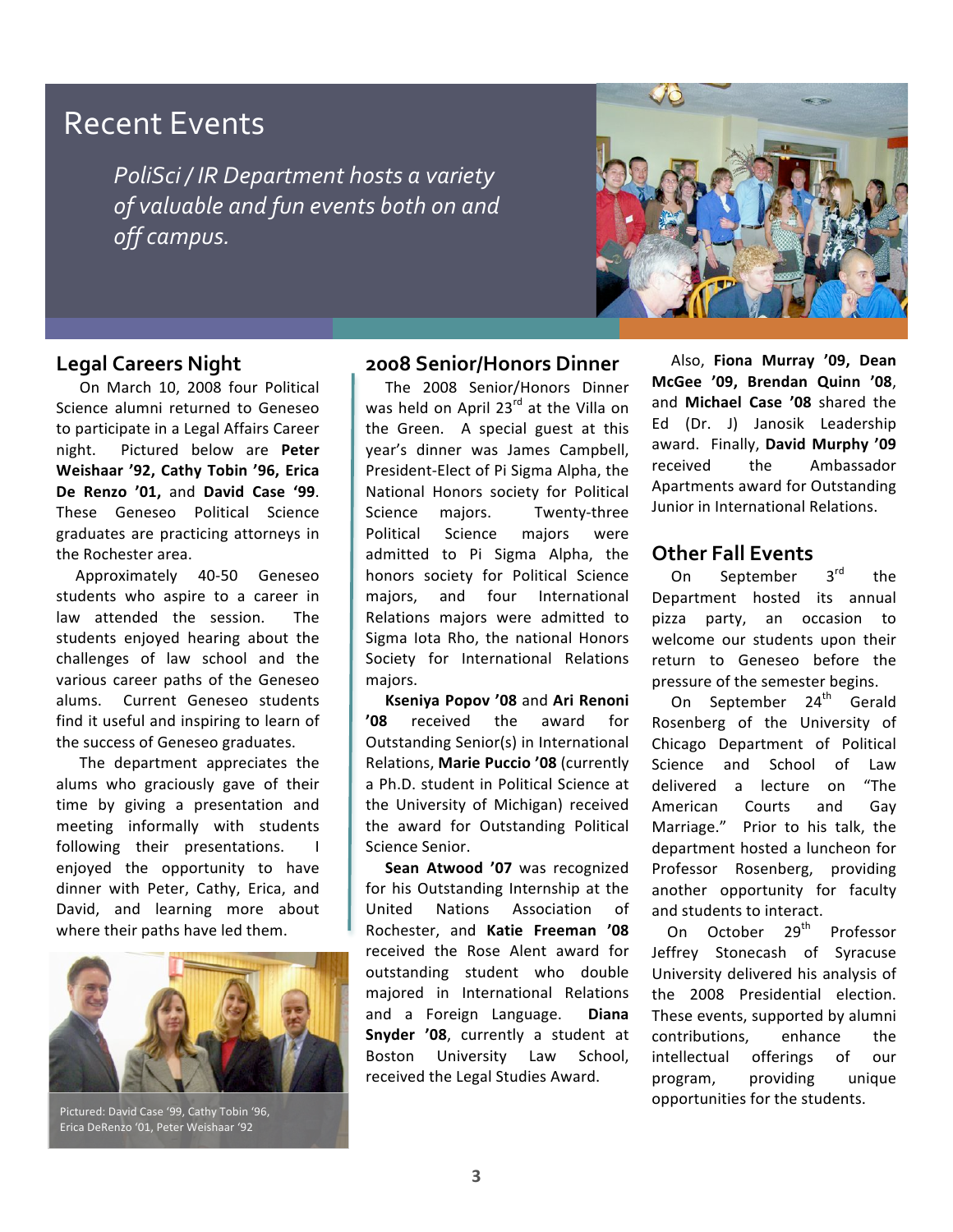

## **Trip to Washington D.C.**

#### **Political Affairs Club trip to Washington, D.C.**

On October 4, 2008 fifteen Geneseo students and I left Upstate New York for a trip to Washington, D.C. The trip was inspired by the excursions taken by **Professor Janosik** in the 1970s and 1980s. Rumor has it that to transport students, Professor Janosik used his own car (a BMW!!) and the President's car! Many alumni tell me how much they enjoyed those trips. In Washington, the students and I visited the monuments, Arlington National Cemetery, the Smithsonian, and Georgetown. We also visited several government / political / private organizations, all trips arranged, in some way, by Geneseo alumni.

On Monday morning our first journey was to Development Finance International, where CEO **Diane Willkens 74'** greeted us, providing the students with coffee, orange juice, and bagels, and talked with us about Development Finance International's activities and her own career path. We visited the Democratic National Committee at the invitation of **Kristen Morgante '01** to hear from the Executive Director, Tom MacMahon (her husband). At the Security and Exchange Commission we received a presentation by **Michele Barto '96**, at Van Scoyoc Associates, a government affairs firm. **Thomas Lankford '85** talked to the students about his career and Van Scoyoc Associates.

**Kristin Graham‐Koehler '91** arranged for some of the students to observe one hour of oral argument before the Supreme Court for the second case of the year. She also arranged for us to receive a great tour of the Supreme Court by one of the Court's librarians. Ms. Graham‐Koehler also allowed us to visit the Sidley Austin law firm where she works. After departing from Washington D.C. on October 7 we stopped in Fort Mead, Maryland, to tour the National Security Agency's museum.

#### **Model U.N.**

This past year Model U.N. received the President's Award for its outstanding work. The organization is run largely by students, with Political Science faculty mentoring and assisting. The club provides a great opportunity for students to develop leadership skills, presents an informal setting for faculty and students to interact, and compliments the curriculum in Political Science and International Relations. In addition to covering the expenses of the faculty member who accompanies the club on trips, the department has covered the costs of the students' travel. Last year the club participated in simulations at McGill University, Harvard University, Canisius College, and Georgetown University. The department and students plan to attend the same exercises this year. I am deeply impressed by the commitment and hard work of the students and faculty who make this organization work.



**Model United Nations Club**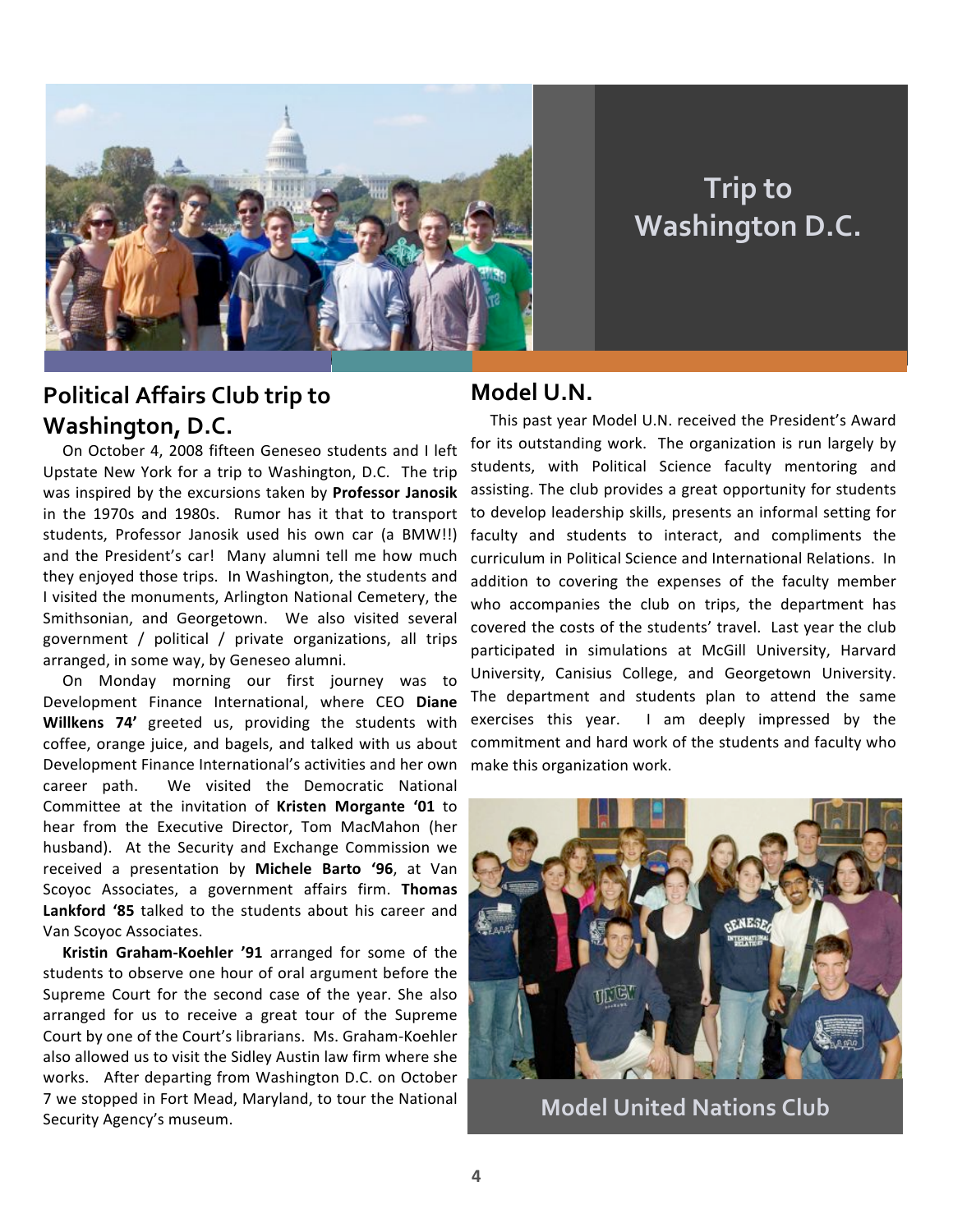#### **Jackie (Dycke) Norris '92**

Jackie Norris has been selected to serve as Chief of Staff for the incoming first lady Michele Obama. Jackie graduated from Geneseo in 1992 with a major in Political Science.

After graduating from Geneseo she began working for Congresswoman Louise Slaughter, for whom she had interned as an undergraduate.

#### **Laura Clay '11**

Laura Clay worked with Professor Rebecca Root on a paper on the extent of public opinion can be trusted as an effective measure for good governance, specifically focusing on Fujimori's presidency in Peru.

Ms. Clay's research was presented at the 2008 Northeast Political Science Association's annual meeting in Boston, Massachusetts in November. Her work was supported by a fellowship created by **Constance Christakos '83.** Her trip to Boston was supported by alumni contributions.

#### **James (Max) Duhe '09**

#### **& Dean McGee '09**

James and Dean attended the 2008 Student Conference on U.S. Affairs at the United States Military Academy at West Point, New York. The theme of this year's conference was "Measuring Progress and Defining New Challenges." The expenses for their trip were underwritten by alumni contributions.

|  | <b>UPCOMING EVENTS - 2009</b> |
|--|-------------------------------|
|--|-------------------------------|

| January 29 - February 1 | Model UN attends McGill University, Montreal, Quebec                                                                                                                                   |
|-------------------------|----------------------------------------------------------------------------------------------------------------------------------------------------------------------------------------|
| February 4              | Peter Katzenstein, Walter S. Carpenter Professor at Cornell<br>University and current President of the American Political<br>Science Association, will speak on International Affairs. |
| February $12 - 15$      | Model UN attends Harvard Model UN in Boston, MA                                                                                                                                        |
| March 5                 | Political Science Honor Society (Pi Sigma Alpha) to host alumni<br>career night.                                                                                                       |
| April 1                 | Timothy Smeeding, Director of Institute of Research on<br>Poverty at the University of Wisconsin, will speak on Economic<br>Inequality.                                                |
| April 2 - 5             | Model UN will participate in EU Simulation at Canisius College                                                                                                                         |
| April 24                | "Alumni Leaders in a Global Society" panel                                                                                                                                             |
| April 30                | Annual Senior / Honors Awards Dinner - The Big Tree Inn                                                                                                                                |

The department's website is continuing to undergo significant revision, with the most important change being the addition of an alumni wiki. Please visit us online at www.polisci.geneseo.edu and join other Political Science and International Relations alumni who have provided information about themselves. Directions for its use are provided through our website.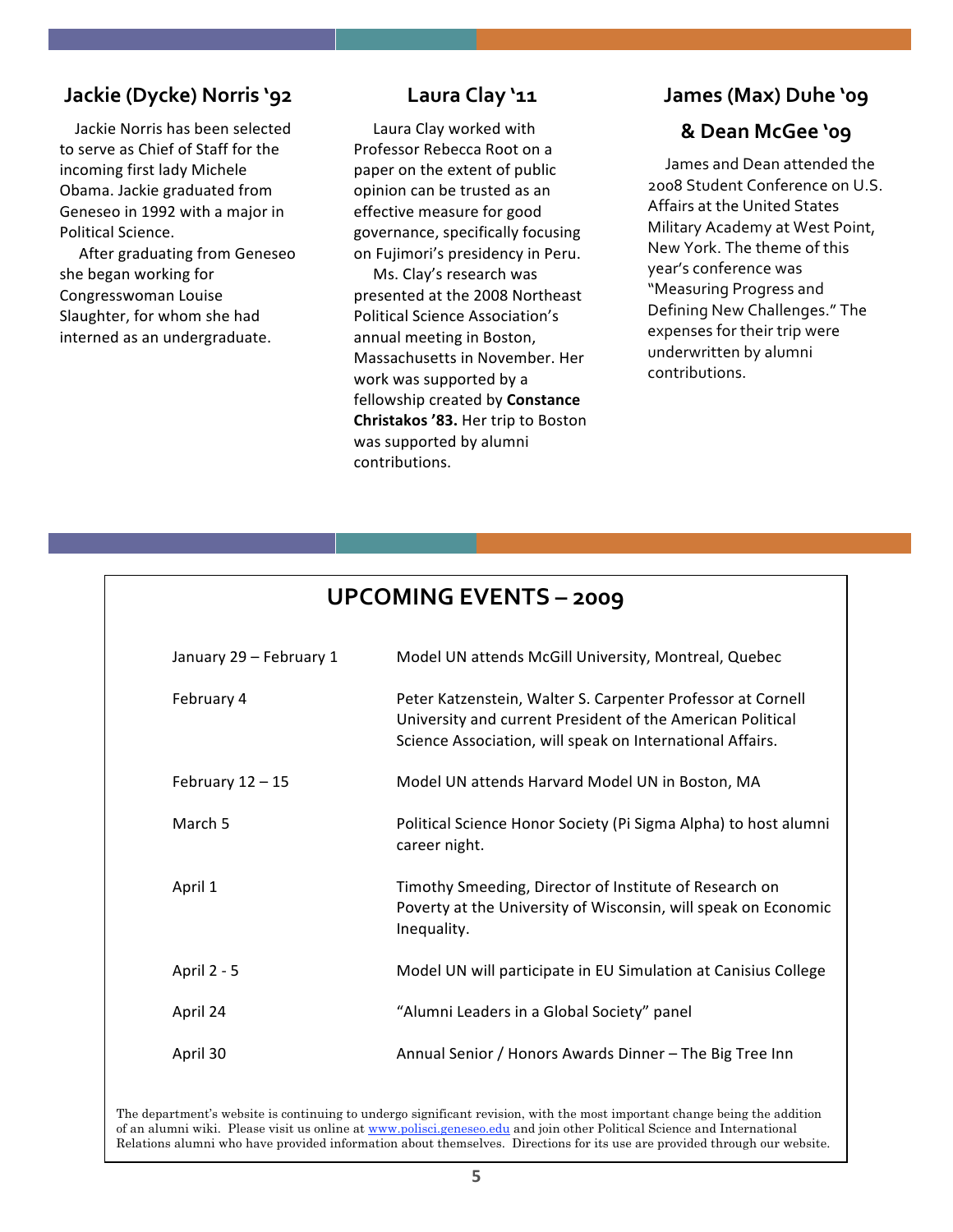

**Eileen Finneran and daughter Fiona Murray share their mutual Geneseo ties.**

#### **Like Mother, Like Daughter**

Eileen Finneran and Fiona Murray share a tie to the Political Science Department at Geneseo. Eileen Finneran graduated from SUNY Geneseo with a B.A. in Political Science in 1979; then began work as a Legal Assistant for two law firms in New York City. Eventually she moved to the Albany Region with husband Bill Murray, working for the Albany Housing Coalition as an advisor and advocate for low‐income individuals. Eileen's public service experience includes working as the campaign coordinator for Cliff Wilson's Congressional campaign in 1984; serving as a Legislative Assistant for the Office of Clifford Wilson; and working as a Legislative Aide for the Office of Eric Vitaliano, former Chairman of the NYS Assembly Committee on Government Employees from 1985‐1988.

In 2005 Eileen managed the successful campaign of Valerie Keehn for Mayor of Saratoga Springs, and then served as Deputy Mayor. This past fall, Eileen served as the Deputy Commissioner of Public Safety in Saratoga Springs and ran for a position on the Saratoga Springs Democratic Committee, with a slate of candidates referred to as the "Democrats for Change." A mother of three daughters, Eileen resides in Geography, taking many courses in political science. Both Saratoga Springs with her husband, Bill Murray.

her mother by attending Geneseo and majoring in political science, but also by practicing a high level of political U.N. and the International Relations Club. activism. Fiona has worked on many campaigns, is a member of the Livingston County Democratic Committee and the Genesee Valley Citizens for Peace, and has been involved in efforts to register Geneseo students for elections. Fiona Murray's extraordinary activism earned her the 2008 Edward Janosik Leadership award.

Eileen Finneran attributes her commitment to public service to the Political Science professors at Geneseo. Fiona recollects her mother telling her numerous stories about **Dr. "J" (Ed Janosik)** and how he was the best Professor she ever had at Geneseo, and how much he inspired her and her peers

to pursue a career in politics. Eileen recalls that **Dr. Kenneth Deutsch** advised her to first work as a legal assistant before jumping right into law school, and how that was one of the best decisions she ever made.

#### **Like Father, Like Son**

 **Robert Rasmussen Sr. '88** and **Robert Rasmussen, Jr. '09** also share a tie to the Geneseo Political Science Department. Robert Rasmussen Sr. graduated from Geneseo in 1988 as a Political Science major with a commission as a Second Lieutenant of Infantry in the regular Army. His military career has taken him to various assignments across the continental United States, as well as Alaska, Foreign Area Officer training, and two combat tours in Afghanistan. He holds a Master of Arts in National Security Affairs from the Naval Postgraduate School (2000) in Monterey, California. His has served in various leadership positions including: Rifle Platoon Leader, Battalion S‐1, and Company Executive Officer; Battalion S‐ 1, Mechanized Rifle Company Commander, and Battalion S‐4, Battalion Executive Officer, and Division Deputy Assistant Chief of Staff, G‐3. He currently serves as the Assistant Chief of Staff, G‐3 (Operations, Plans, and Security) for the United States Military Academy at West Point. He has twenty years of service in the Army, and will retire at the end of May 2009 at his current rank of Lieutenant Colonel. In October Robert delivered a lecture at Geneseo on the terrorist challenges the next president will confront and spoke in **Professor Jeremy Grace's** class.

Eileen's daughter, Fiona Murray '09, has not only followed relations, and both have taken classes from Professor Robert Rasmussen Sr.'s son Robert Rasmussen, Jr. (Raz) '09 began studying at Geneseo during the Fall of 2006, double majoring in International Relations and father and son share a strong interest in international **Robert Goeckel**. Robert Rasmussen Jr. is active in Model



Pictured: Robert Rasmussen in Ghanzi Province, Afghanistan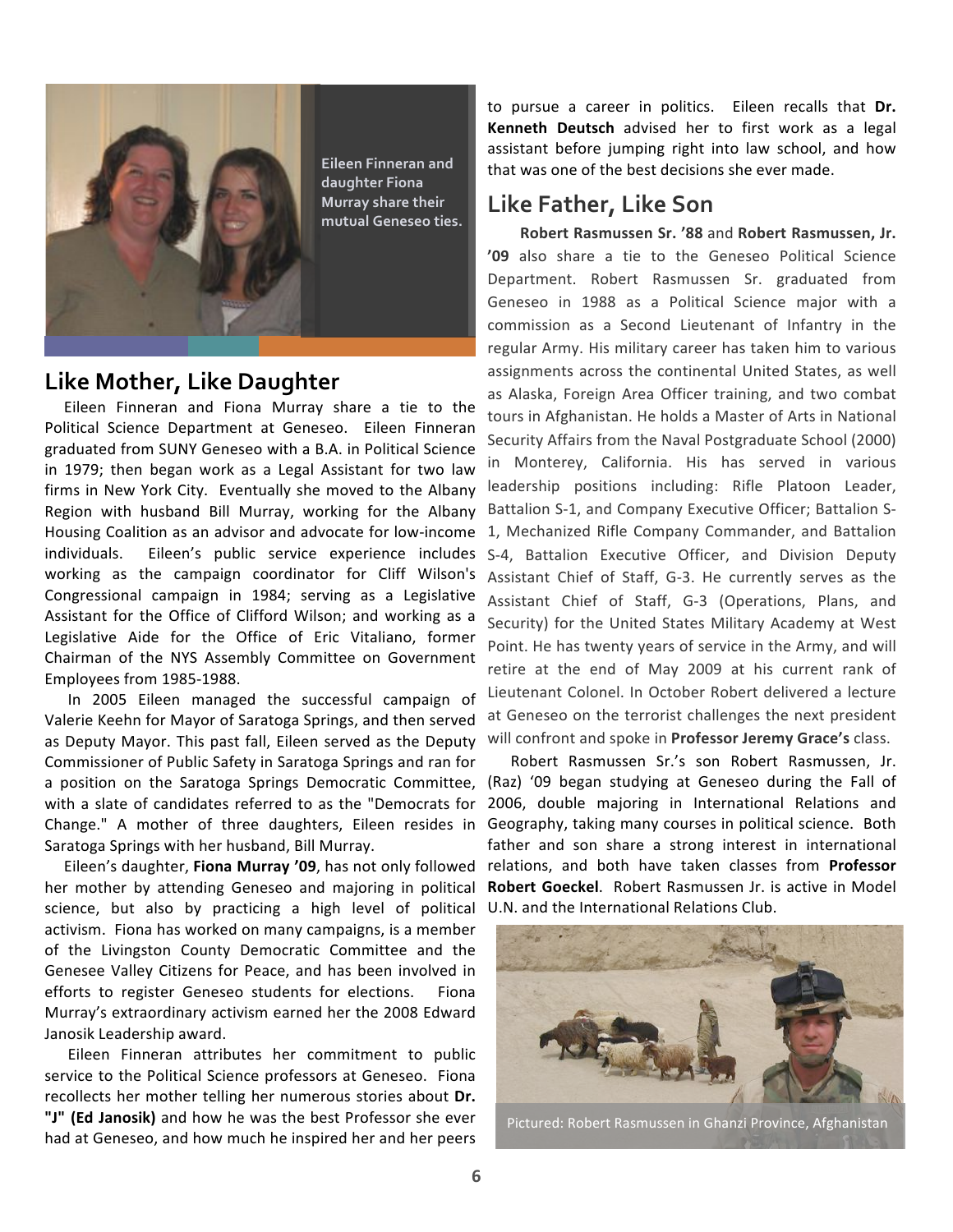

#### **Letter from Burkina Faso: Geneseo graduate writes about her first few months in the Peace Corps**

Following my sophomore year at Geneseo, I heard a former Peace Corps speak in my French class. Though I had only recently declared an International Relations major, I wanted to work in the developing world. After graduation, and now 100 percent sure that I wanted to work in development, I applied to the Peace Corps. The application process is a long one full of interviews, vaccinations, blood tests, and short essay questions. After six months of proving I was healthy and ready to go, I received an invitation to work as a math teacher in Burkina Faso, a Fran

Burkina cophone country about the size of Colorado in West Africa. Faso is one of the poorest countries in the world but with some of the kindest people. I arrived in June 2008, trained for eleven weeks in a provincial capital, Ouahigouya, and lived in my assigned site for three months. I then moved to Loumana, a remote village of about 3000 people spread over seven kilometers. Though

classes at the local middle school (or college as they call it here) are large (one class contains 120 kids!), the students are motivated and—mostly—well‐behaved. I often work with young girls through a girls' club, trying to improve their self esteem and teaching them "life skills" (ie: washing your hands with soap before and after dinner, staying HIV free, etc). I also work with Moringa, a tree that has amazing qualities and whose leaves are loaded with nutrients that kids need but rarely get here.

Life can be tough at times ‐ no toilets, no electricity, unbearable heat, riding in crowded and uncomfortable bush taxis for 4 hours to go only 50 miles, etc ‐ but obstacles are easily overcome and my neighbors and village have been especially kind and welcoming. After studying the developing world at Geneseo, it is really interesting to actually live in it. Though I've only been here for a few months, I've already learned so much and look forward to the next 21 months that I have to go.

> ‐Jennifer O'Meara Class of 2007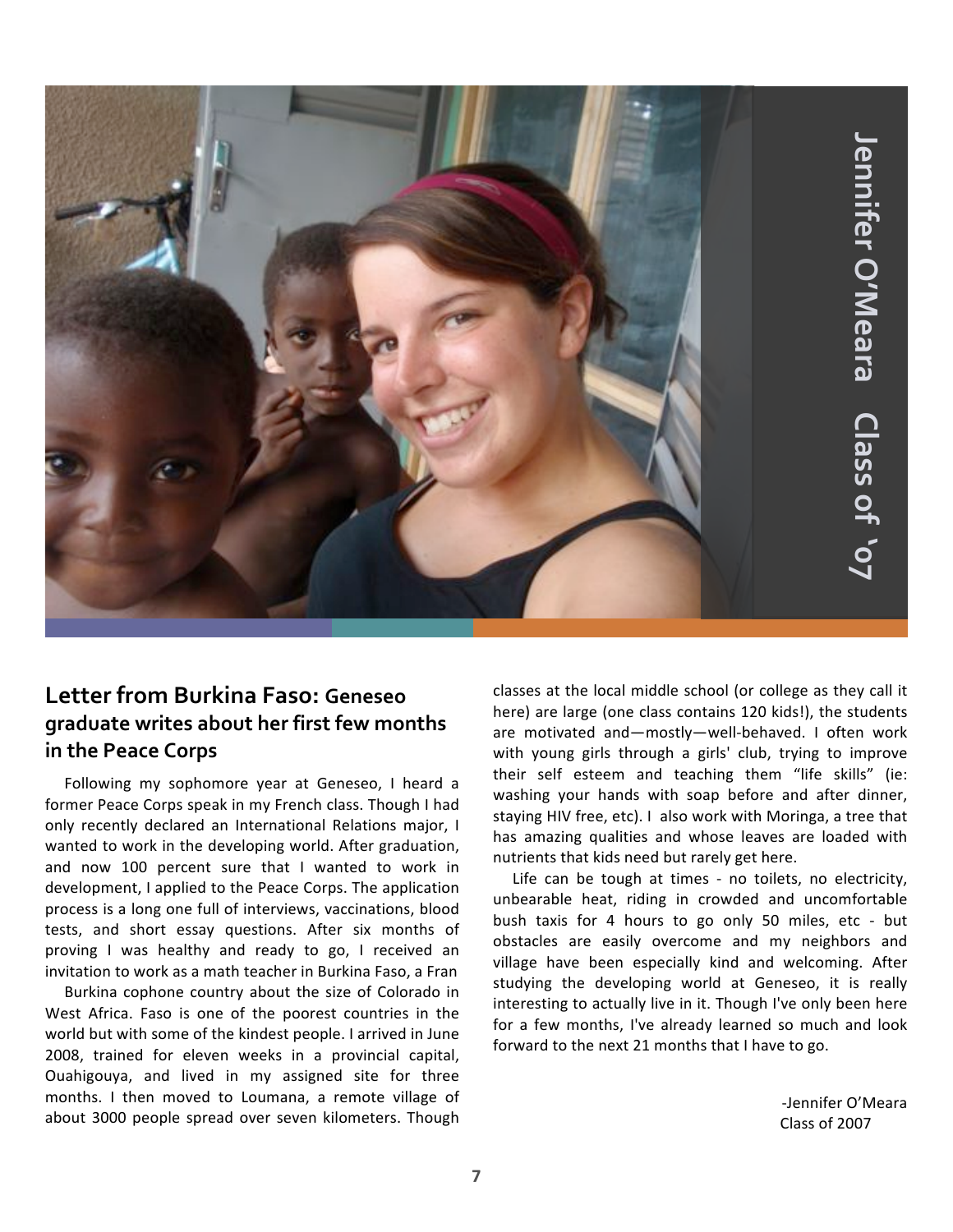#### **More Polisci/IR Alumni... Where are they now?**



**Above: Thomas Lankford '85 speaking to Political Science and International Relations Students**

#### **Thomas Lankford '85**

**Thomas Lankford** graduated from Geneseo in 1985. During his time at Geneseo, Tom developed a strong interest in international affairs, an interest sparked in classes taught by **Dr. Goeckel.** Following graduation from Geneseo, Tom moved to San Francisco, California to seek employment and pursue studies in International Relations at Berkeley. After several months in the Bay area, however, Tom determined that the East Coast was a better fit for his professional and academic interests, and he relocated to New York and eventually to Washington, D.C. to pursue a career in the defense and foreign policy arena. In D.C., Tom spent the better part of a year networking, volunteering, and working temporary jobs until he eventually became the legislative assistant for defense to Senator Gordon Humphrey of New Hampshire. Next he spent 7 years working as a senior policy advisor to Senator Bob Smith of New Hampshire, where he managed daily legislative operations, including floor and committee activity, and coordinated the formulation and implementation of the senator's legislative agenda. Tom also served as the Senator's principal national security advisor and representative to the Senate Armed Services Committee. While working on Capitol Hill, he earned a Master of Arts in International Transactions from George Mason University. Tom Lankford is currently Vice President at Van Scoyoc Associates, Inc., where he specializes in defense, aerospace, science and technology.



**Above: Diane Willkens '74 speaking to speaking to Political Science and International Relations students in October at DFI.**

#### **Diane Willkens '74**

 Upon graduation from Geneseo in 1974, **Diane Willkens** moved to Washington, D.C. to pursue a law degree, afterwards settling into a career in international law and business. In 1992 Diane set off on her own to begin Development Finance International (DFI) in Bethesda, Maryland.

DFI began as a small two person firm, operating out of Diane's basement. Since 1992 DFI has expanded considerably, with offices in Manila, Tunis, and Brussels. DFI focuses on firms that want to expand into the developing world. Ms. Willkens has advised numerous national trade promotion agencies, international trade associations, U.S. Government agencies, and multilateral organizations. Over the past few years Ms. Willkens has led a coalition of U.S. and European industry groups to ensure that the reform of procurement systems of the multilateral development banks support a system that is fair, transparent, and competitive. Ms. Willkens recently completed 3 years of service on the U.S. Export‐Import Bank Advisory Committee.

In addition to majoring in Political Science at Geneseo, Ms. Willkens played on the volleyball team. Diane is pictured above, speaking to Political Science and International Relations students in October 2008 at DFI.

#### **Alexis Henshaw '01**

During the 2007/2008 academic year **Alexis Henshaw 01'** taught Political Science courses at SUNY Geneseo. Following her graduation from Geneseo Alexis attended the University of North Carolina, receiving a Masters in Political Science. She then returned to the Rochester area, and taught classes in Political Theory and West European Politics. She recently moved to Tuscon, Arizona, enrolling in the Ph.D. Program in Political Science at the University of Arizona.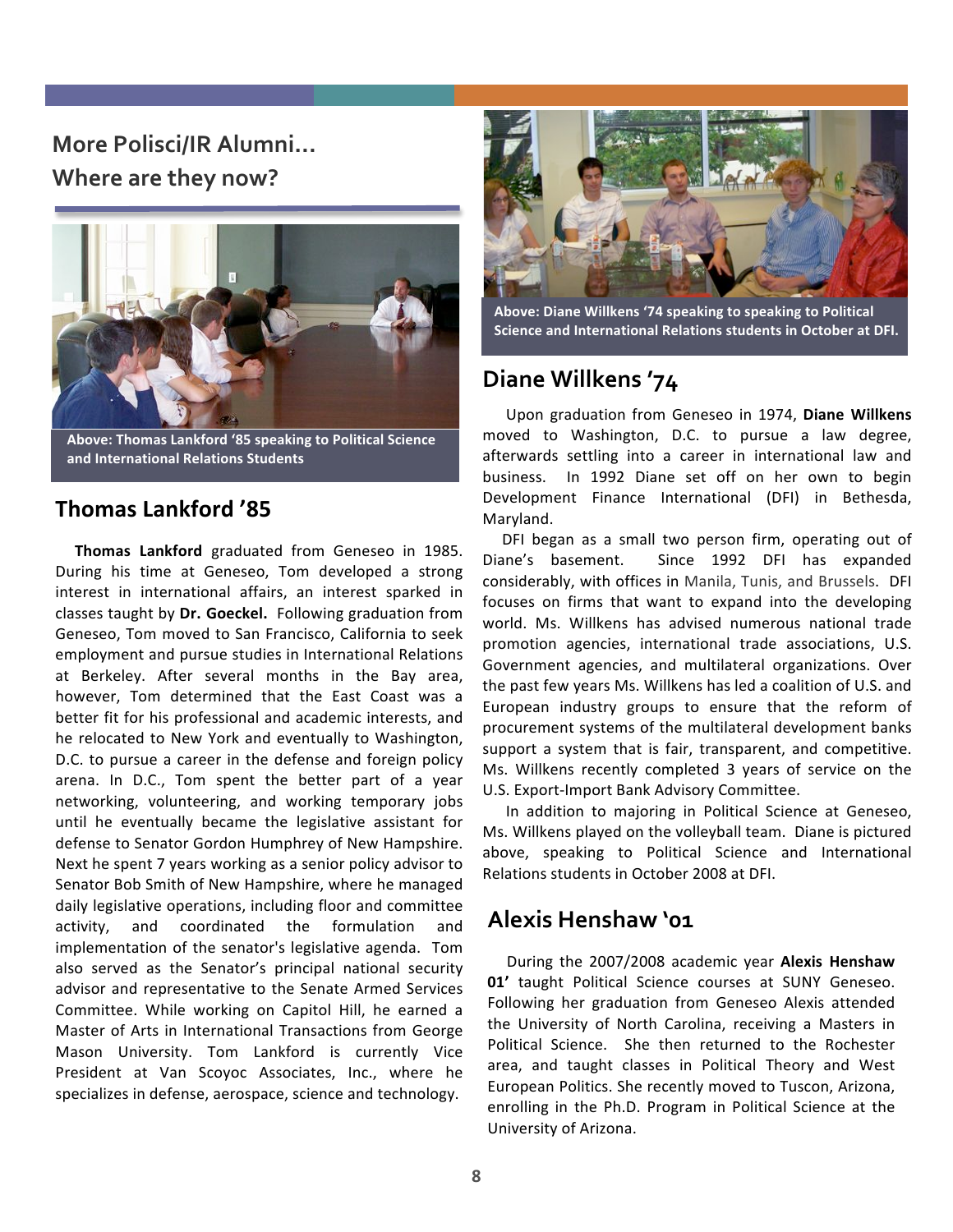## *Alumni
Contributions*

Many Department events and activities would not be possible without the generous contributions of our alumni. The following events were supported by alumni contributions: Welcome Back Pizza Party, Senior Honors Thesis Program, lectures by Professors Karen Beckwith, James Campbell, Kelly Greenhill, Matt Cleary, Gerald Rosenberg, and Jeffrey Stonecash, the Iraq Day Conference, Publication of the Political Realm (a journal recognizing outstanding work in Political Science courses); Model U.N. activities, the Political Affairs Club trips to Washington, D.C., the Senior/Honors Dinner, honors theses program, student participation at a conference at West Point, awards to students in recognition of outstanding achievement, faculty research, and student research.

Below are the names of alumni who have designated that their contributions be restricted to the Department of Political Science and International Relations. Thank you for enhancing the quality of the academic program Geneseo offers Political Science and International Relations students.

*Please support the Department of Political Science and International Relations. When you give to Geneseo, specify that your contribution goes to the Political Science or International Relations Department General Fund.*

| Courtney Abrams '05         | Donna Elliott '86              | Robert & Maureen Rude '74      |
|-----------------------------|--------------------------------|--------------------------------|
| Robert Anna '68             | Ellen Fishbein '03             | David Russell '87              |
| Craig Arrighetti '87        | Erik Goergen '02               | David Salmone '84              |
| Michele Barto '97           | Andrew & Candice Healy '95     | Thomas Shanahan '74            |
| Barbara Bilodeau '86        | Scott Hinman '00               | <b>Frederick Shellard '85</b>  |
| Thomas Brandt '89           | Molly Irvin-Peter '79          | George Speedy '71              |
| Jeffrey & Deborah Boyce '88 | Kristin Graham-Koehler '91     | Gregory Stoneberg '04          |
| Mr. & Mrs. Roger Brown '74  | Eddie Lee '76                  | Brian Sprague '94              |
| Thomas Catchpole '72        | Kellyann O'Mara-Convertini '91 | Lt. Jennifer Strazza-Flynn '95 |
| Constance Christakos '86    | John & Stacy Pekarik '98       | Mr. and Mrs. Volino            |
| Jeff Clarke '74             | John Petrella '85              | Edwin Yuen '99                 |

**Facebook aficionados may want to join the <sup>"</sup>The Official Geneseo PLSC/IR Students and Alums Group."** 

Special
thanks
to
Derek
Stenclik
'09
for
the
Fall
Alumni
Newsletter
design.